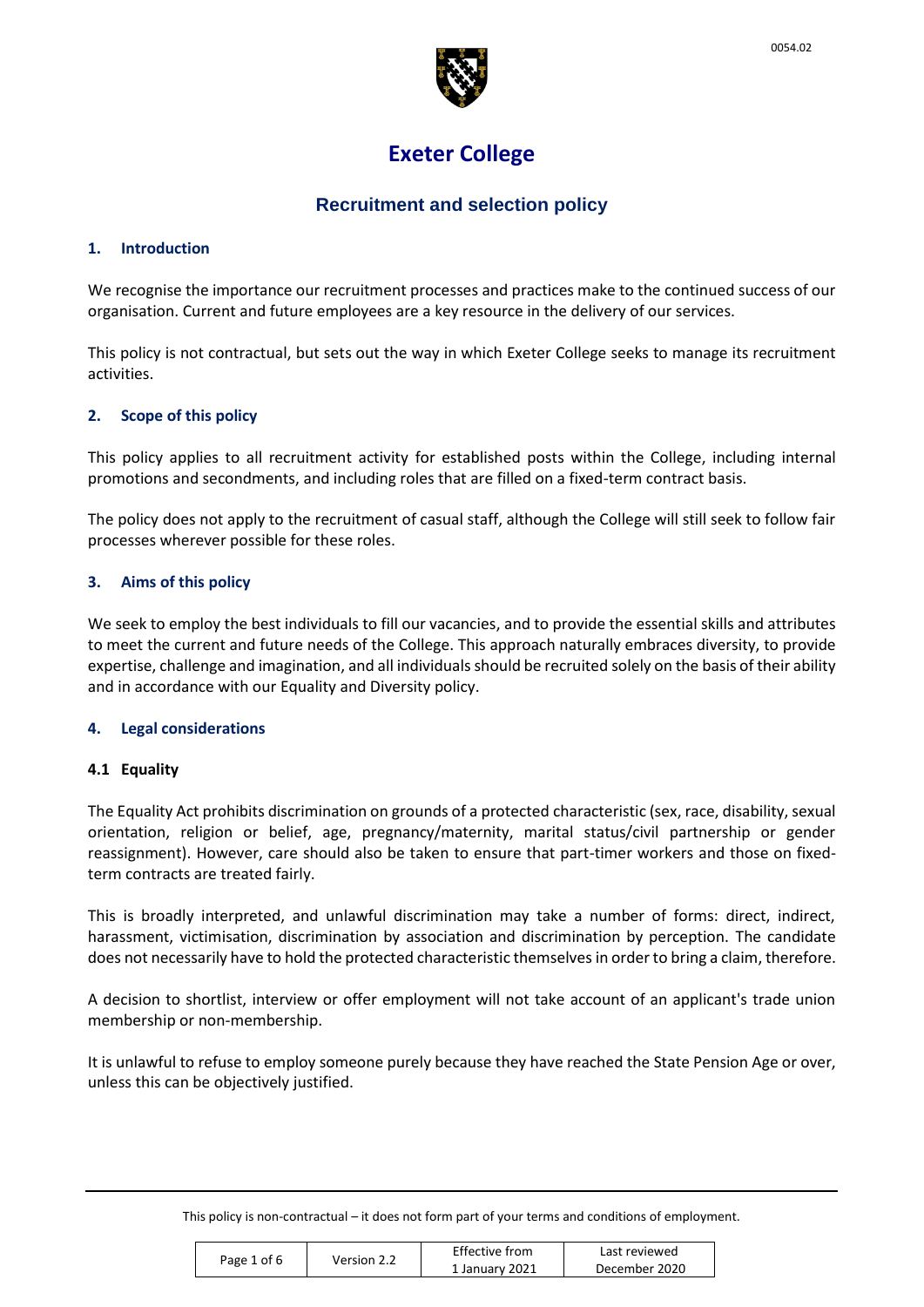### **4.2 Positive discrimination**

Positive discrimination (selecting a candidate purely because they hold an under-represented protected characteristic) is unlawful, with the exception of employees on maternity, adoption or shared parental leave or at risk of redundancy, where special rules apply.

However, employers are permitted to take positive action in favour of under-represented groups in the workforce: for example when advertising roles, or when choosing between candidates who are otherwise equally qualified.

# **4.3 Data Protection**

Under the General Data Protection Regulations (GDPR) and other relevant legislation, unsuccessful candidates can request copies of any notes held on them that are stored in a structured way. Therefore it is essential to record selection decisions in an objective and non-discriminatory way (i.e. demonstrating where the candidate does/does not measure up as well as other candidates with regard to the skills and knowledge for the job).

Notes of all interviews should be made using our standard documentation, and should be kept on file for between six to twelve months after the selection decision is made.

# **4.4 Safeguarding**

In line with its Safeguarding policy and relevant legislation, the College will seek to conduct its recruitment activities in line with Safer Recruiting best practice. This will include, where possible:

- Ensuring that adverts and/ or Further Particulars inform candidates that a Disclosure & Barring Service (DBS) check may be required for the role in question, if that is the case;
- Requesting that candidates complete an application form, so that standardised information is collected from all candidates;
- Ensuring that interview panels probe any unexplained gaps in CVs;
- As appropriate, asking questions to establish a candidate's suitability to work with children or young people;
- As far as is practicable, conducting face-to-face interviews;
- As far as is practicable, establishing a candidate's true identity by conducting a right-to-work check at the interview stage;
- Taking up references from former employers, and/ or other relevant individuals;
- Training managers in effective recruitment practices.

# **5. The recruitment process**

Whenever a vacancy arises the decision whether to recruit a replacement will be carefully considered by the appropriate Head of Department, who will evaluate whether the duties of the role should be carried out in a different way.

Heads of Department and line managers who have responsibility for recruitment must ensure they undertake any recruitment in a clear, consistent and professional manner, and in line with our Equality and Diversity

| Page 2 of 6 | Version 2.2 | Effective from | Last reviewed |
|-------------|-------------|----------------|---------------|
|             |             | 1 January 2021 | December 2020 |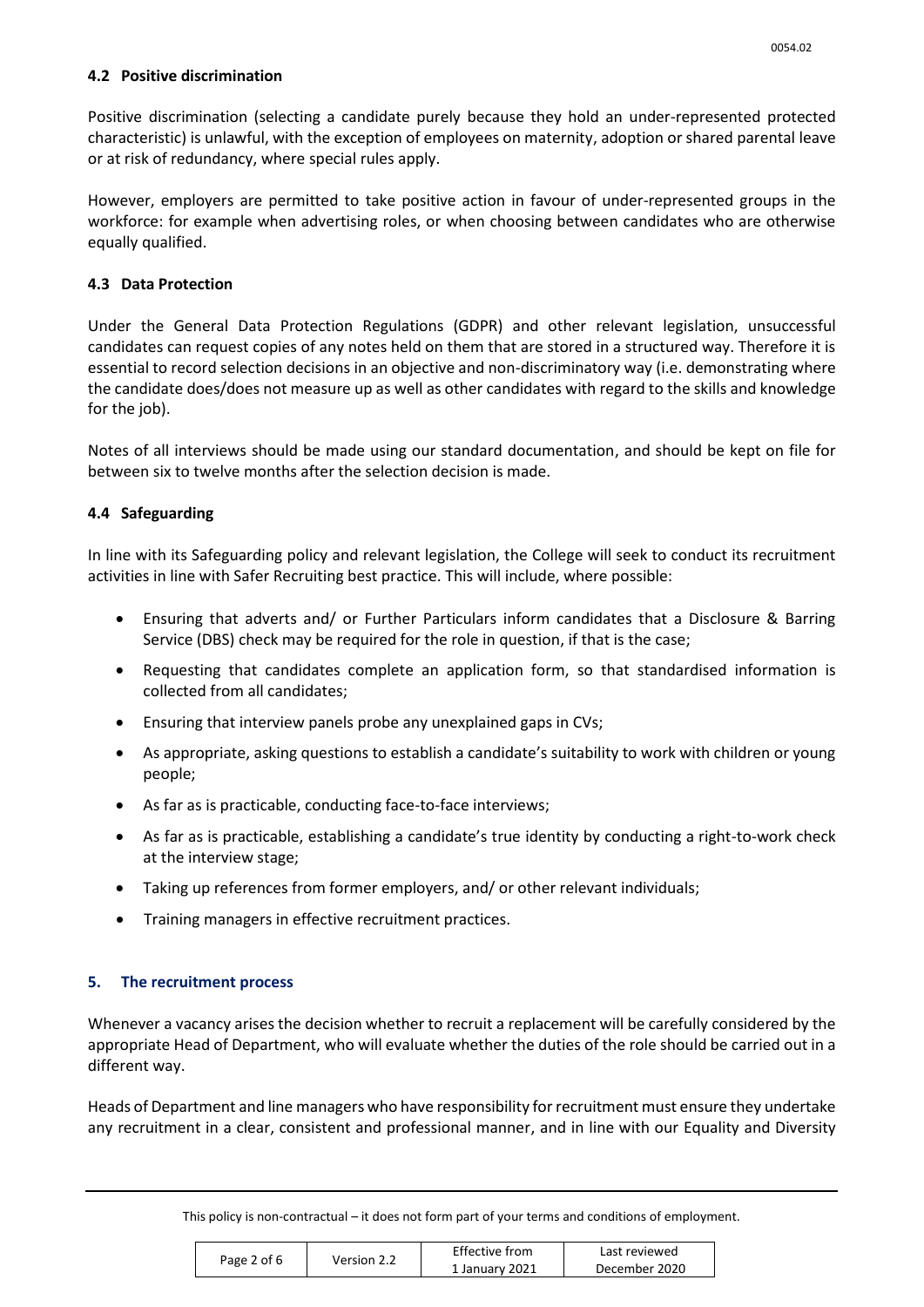policy. Selection will be conducted on an objective basis and will focus on the applicants' suitability for the job and their ability to fulfil the job requirements.

To ensure objectivity, the duties and the skills required of the post will be reviewed, and any existing documentation updated, so that candidates are assessed against the same framework. Person specifications will be carefully considered to minimise the risk of direct or indirect discrimination and to ensure they do not impose any condition or requirement which cannot be justified by the demands of the post - especially with regards to qualifications and previous experience.

We use standard documents and forms for all recruitment and selection to ensure a professional and consistent approach. All candidates (including internal applicants) will be asked to complete a standard application form to ensure better comparability of information.

### **6. Internal applicants**

Vacancies will normally be advertised both externally and internally. Internal candidates will be considered on an equal basis with external candidates.

In some instances we will decide to only advertise roles internally. This might include, but is not limited to, times where there is a reorganisation within a department and we have members of staff "at risk" of redundancy for whom we will seek posts in the new structure, or where we have an obligation to place somebody in another post (e.g. for health or safety reasons, or for an employee returning from maternity/adoption/shared parental leave whose original job is no longer available). In these instances, the needs of the staff member to be redeployed will take priority.

# **7. Attracting candidates**

To ensure that the best candidate is attracted and appointed we may use any or all of the following methods: advertising the vacancy on the College website; external advertisement in an appropriate paper or journal; using networks including our own staff network (although balancing this with the need for diversity); Find a Job website; online job-boards.

The way that we recruit reveals a lot about the College to external candidates and contacts. In addition to describing the role well, therefore, it is also essential to convey the culture and environment within which we work. Adverts will normally state: "Exeter College is an equal opportunity employer and values diversity." A copy of our Equality and Diversity policy may also be made available to candidates upon request.

Where appropriate, advertising materials should normally advise candidates that the post is subject to a Disclosure & Barring Service (DBS) check.

All applications will be handled in confidence, and should only be circulated to those directly involved in the recruitment process.

#### **8. Use of external recruitment agencies**

Where necessary (because of time constraints or specific skills shortages), consideration will be given to using external recruitment agencies. When this is the case, any agencies instructed will be fully briefed about the role and the College, and supplied with information to provide to all potential candidates.

Recruitment agencies may also be sent a copy of the College's Equality and Diversity policy, and may be asked to sign to confirm that they have read its contents and will abide by its principles.

#### **9. Assessment methods**

| Page 3 of 6<br>Version 2.2 |                | Effective from | Last reviewed |
|----------------------------|----------------|----------------|---------------|
|                            | 1 January 2021 | December 2020  |               |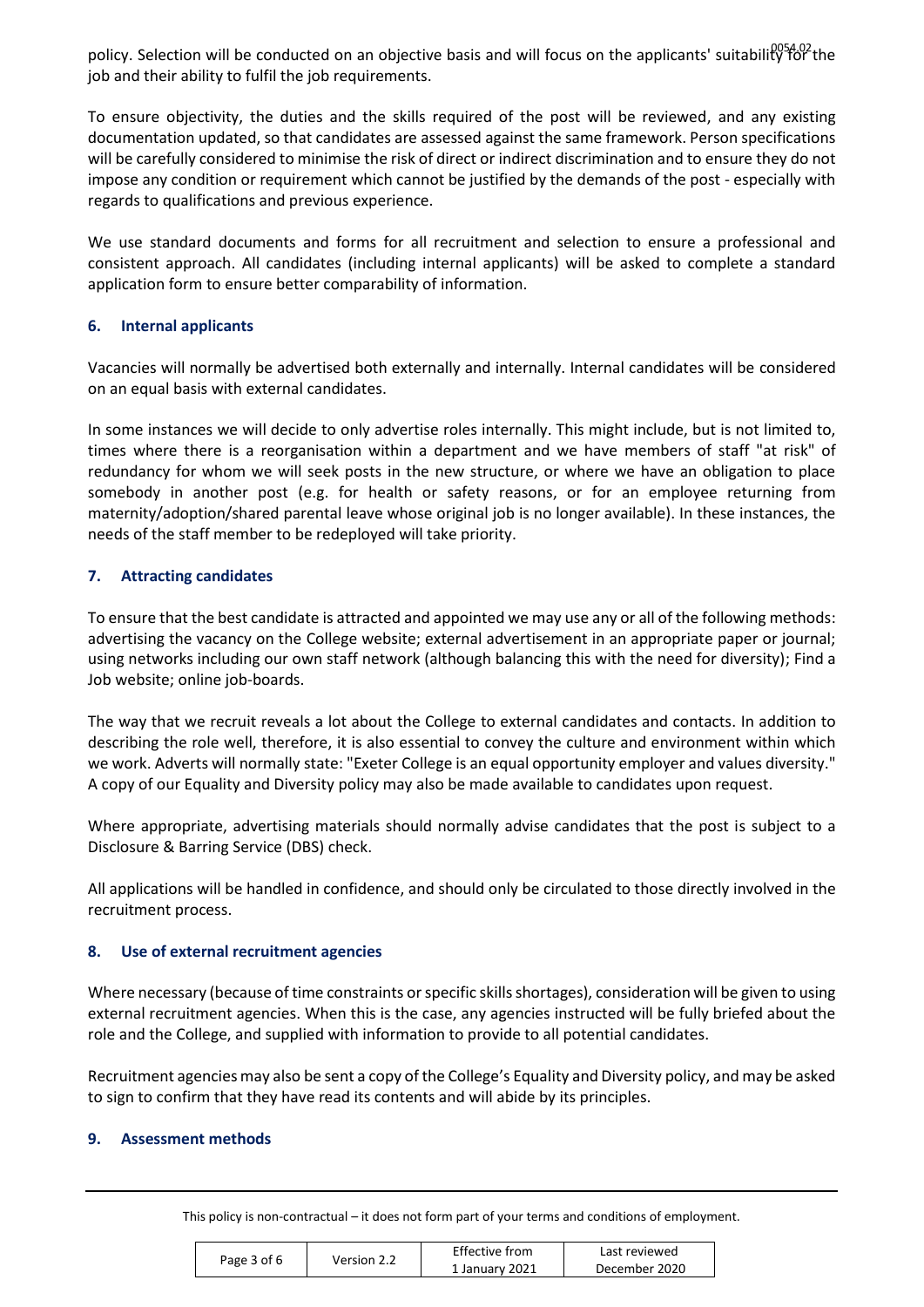Care will be taken to use selection methods and techniques that are relevant to the job. These will be reviewed regularly to ensure their fairness and consistency of application.

#### **9.1 Interviews**

Ideally, interview panels will comprise two or more people, and will include both men and women on the panel (where practicable).

Interviews should always be conducted or supervised by trained individuals. Where possible, the same people will be involved in the whole recruitment process, including shortlisting and interviewing. If interviews take place on separate days, the same people should ideally interview on both occasions.

All shortlisted candidates will be offered a face-to-face interview in person, or will be offered an interview by Skype or videoconferencing where this is not practical. Occasionally, we may conduct telephone interviews, for example where the recruiting manager wishes to clarify a particular aspect of a candidate's knowledge or experience as part of the shortlisting stage.

Interviews should be structured to follow an agreed set of questions, which will be asked of all candidates, and which mirror relevant aspects of the person specification. Questions asked of candidates will relate to information that will help us to assess their ability to do the job, and their suitability to work within the College environment.

Where appropriate, interview panels should ask candidates to explain any gaps in the career history given in their CV, and with a particular focus on promoting safer recruitment practices.

Questions about marriage plans, family intentions, religious or political commitments, caring responsibilities, or about any other issues which may give rise to suspicions of unlawful discrimination should not be asked. Candidates will not be asked whether they plan to opt-out of auto-enrolment, nor will any statements be made (whether written or verbal) that either state or imply that the offer of a post could depend on whether or not they opt-out of an automatic enrolment pension scheme.

#### **9.2 Testing**

Selection tests will normally be specifically related to the job, and should measure an individual's actual, or inherent, ability to do or train for the job. As far as is practicable, candidates will be told in advance (e.g. as part of the interview invite) that they will be asked to complete a test, and candidates should be asked whether any reasonable adjustments will be required to enable them to undertake the test(s).

For certain roles, the College may seek to use personality assessment tools, or similar. If necessary, guidance from appropriate professionals will be given. Where any psychometric or aptitude tests are administered, qualified test administrators will normally offer appropriate feedback to candidates.

The information provided by applicants will be thoroughly considered. Where appropriate, candidates may be given the opportunity to ask questions or to provide feedback about their experience of completing the test(s).

#### **10. Candidates with disabilities**

At all stages of the recruitment procedure, reasonable attempts will be made to accommodate the particular needs of any candidate who has notified us of a disability. This may include: changing the timing or location of any interview to enable the candidate to attend; providing information in different formats or larger type; etc.

| Page 4 of 6<br>Version 2.2 |                | Effective from | Last reviewed |
|----------------------------|----------------|----------------|---------------|
|                            | 1 January 2021 | December 2020  |               |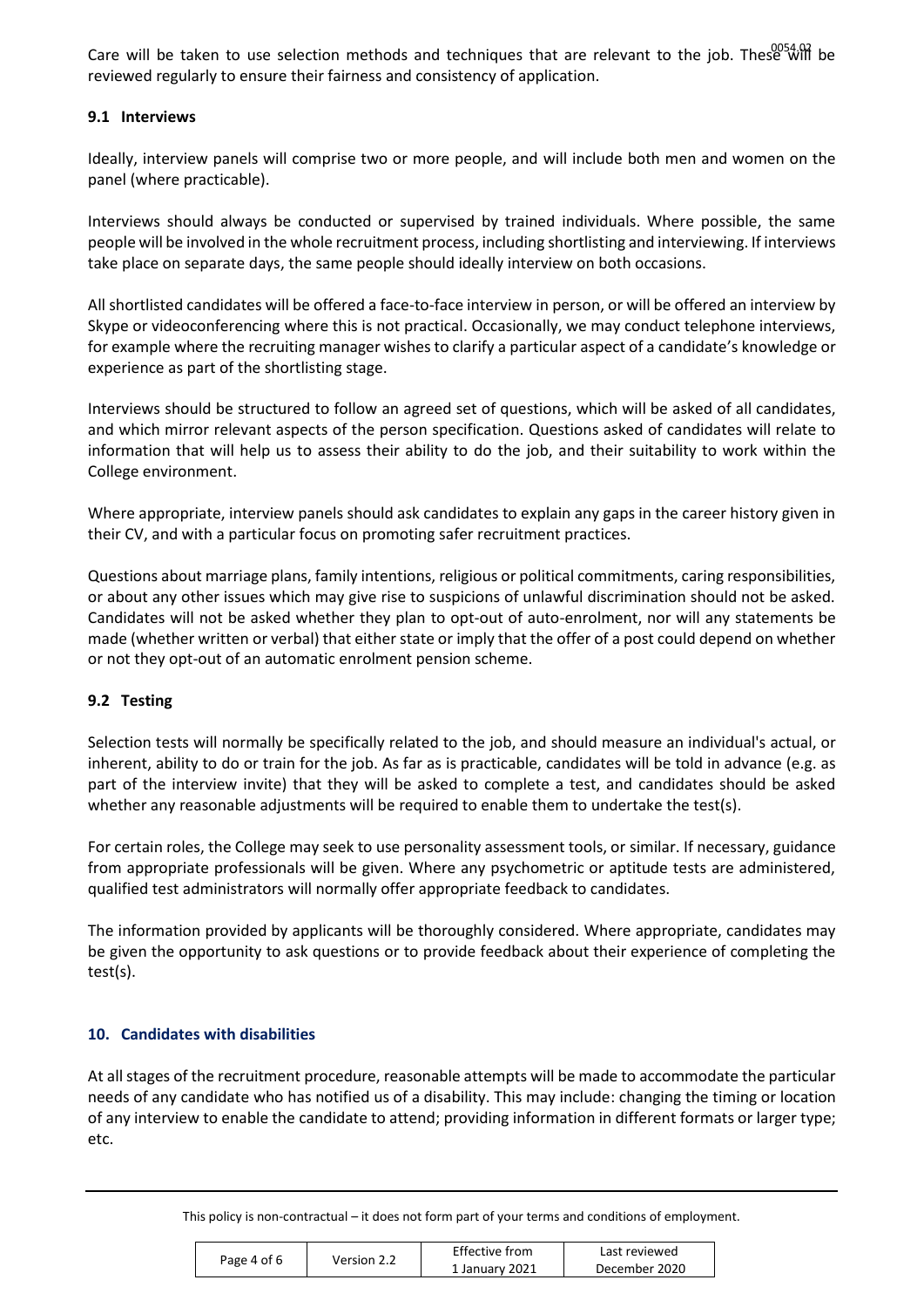#### **11. Offers of employment**

Offers of employment may initially be made verbally but should always be confirmed in writing, and may specify a timescale within which the successful candidate should confirm their acceptance or rejection of the offer.

Normally, offers of employment will be conditional upon the College receiving references that are satisfactory to us, unless the candidate has previously worked for us and left our employment no more than six months prior to the offer being made.

Where practicable, a copy of a draft contract of employment should be sent with the offer.

All appointments will be made subject to a satisfactory probationary period, usually of three or six months' duration.

### **12. References**

Candidates will be asked to provide the details of at least two referees, one of whom should be their current or most recent employer, where applicable. References will always be taken up on external candidates, once an offer of employment has been made and accepted.

Where possible, references should be received prior to any new employee starting work for us and it may be that we delay the start date of a new employee until the references are received and checked. In the event of a reference being unsatisfactory to us, we may withdraw the offer of employment.

### **13. Pre-employment checks**

Following the offer and acceptance of employment, employees should not normally commence working for us until all appropriate checks have been completed to our satisfaction. All successful candidates will be required to provide proof of their entitlement to work in the UK prior to starting work with us. In addition, and depending on the requirements of the post, we may also require proof of qualifications, driving licence or a medical report.

Where the duties of the postholder will involve working with children or vulnerable adults, any offer of employment will be conditional upon a satisfactory check with the Disclosure and Barring Service (DBS).

#### **14. Expenses**

Candidates expecting to incur travel expenses as a result of attending interviews should inform the College **before** these arise, as receipts presented without the College's prior approval may not be paid.

Specifically, candidates should **not** book any travel or accommodation in Oxford before they have been informed, in writing, that they have been shortlisted for interview. Any costs incurred by the candidate as a result of a failure to follow this guidance will not be reimbursed.

Where prior written authorisation has been given by the College, candidates may be reimbursed necessary travel expenses which they have incurred as a result of attending interviews, in line with our current rates. The College follows HMRC's approved mileage rates for reimbursing road travel, and may reimburse off-peak standard train fares or low-cost standard flights outside the UK mainland if the costs are agreed in advance with the College. Candidates are expected to seek the most economical means of transport within reason, to ensure the least cost is incurred by the College.

Claims for reimbursement of travel expenses should be sent to the HR Officer a[t vacancies@exeter.ox.ac.uk](mailto:vacancies@exeter.ox.ac.uk)

| Page 5 of 6<br>Version 2.2 | Effective from | Last reviewed |
|----------------------------|----------------|---------------|
|                            | 1 January 2021 | December 2020 |